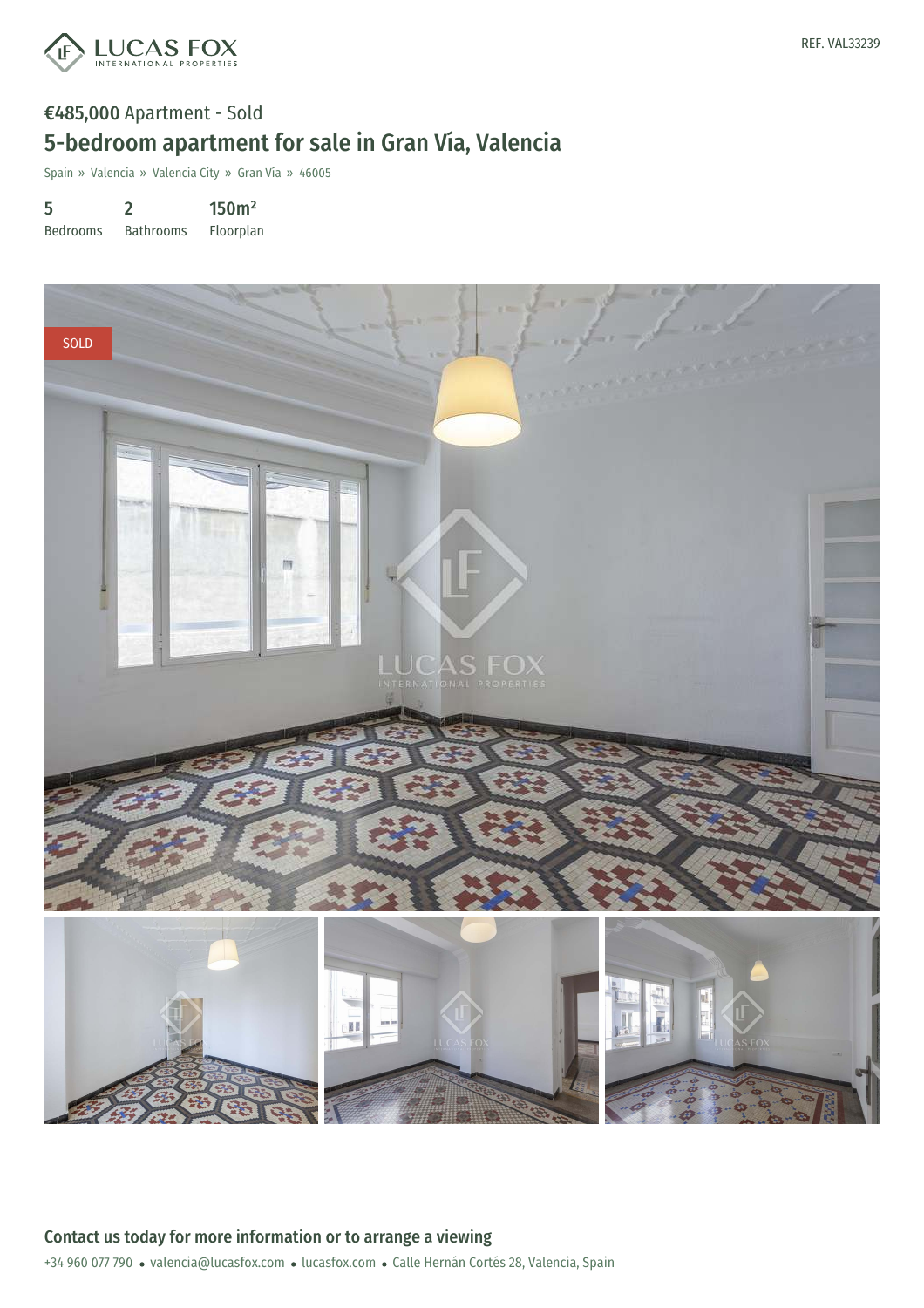

## €485,000 Apartment - Sold 5-bedroom apartment for sale in Gran Vía, Valencia

Spain » Valencia » Valencia City » Gran Vía » 46005

5 Bedrooms 2 Bathrooms 150m² Floorplan

OVERVIEW

## Apartment with character, beautiful mosaic floors and high ceilings, to renovate and for sale in one of the best locations in the Gran Vía neighbourhood of Valencia.

This 150 m² apartment is located on the upper floor of a rationalist building, on a corner, perfectly preserved and with well-kept common elements, in one of the best streets in the Gran Vía neighbourhood.

The property, although presented in good condition, needs a renovation, especially to achieve a more practical and functional layout.

We enter through a large hall, which gives us access to three large rooms, with large windows facing the facade, through which abundant natural light enters. All of them benefit from beautiful original mosaic floors, very well preserved, each with a different design, but always playing with the same colour schemes.

To the left of the hall, we have other rooms, with a window to the light well and following the corridor, we have access to a complete bathroom, a guest toilet and a rectangular kitchen.

At the rear of the home and facing a large and quiet courtyard, there is a large room, which could well be the master bedroom, with wonderful and colourful Nolla mosaic floors.

The entire home maintains the original mosaic floors very well preserved, the high ceilings with mouldings and interior wooden joinery.



[lucasfox.com/go/val33239](https://www.lucasfox.com/go/val33239)

Lift, High ceilings, Mosaic tile flooring, Natural light, Period Building, Period features, Communal terrace, Double glazing, Equipped Kitchen, Exterior, Near international schools, Transport nearby, Views